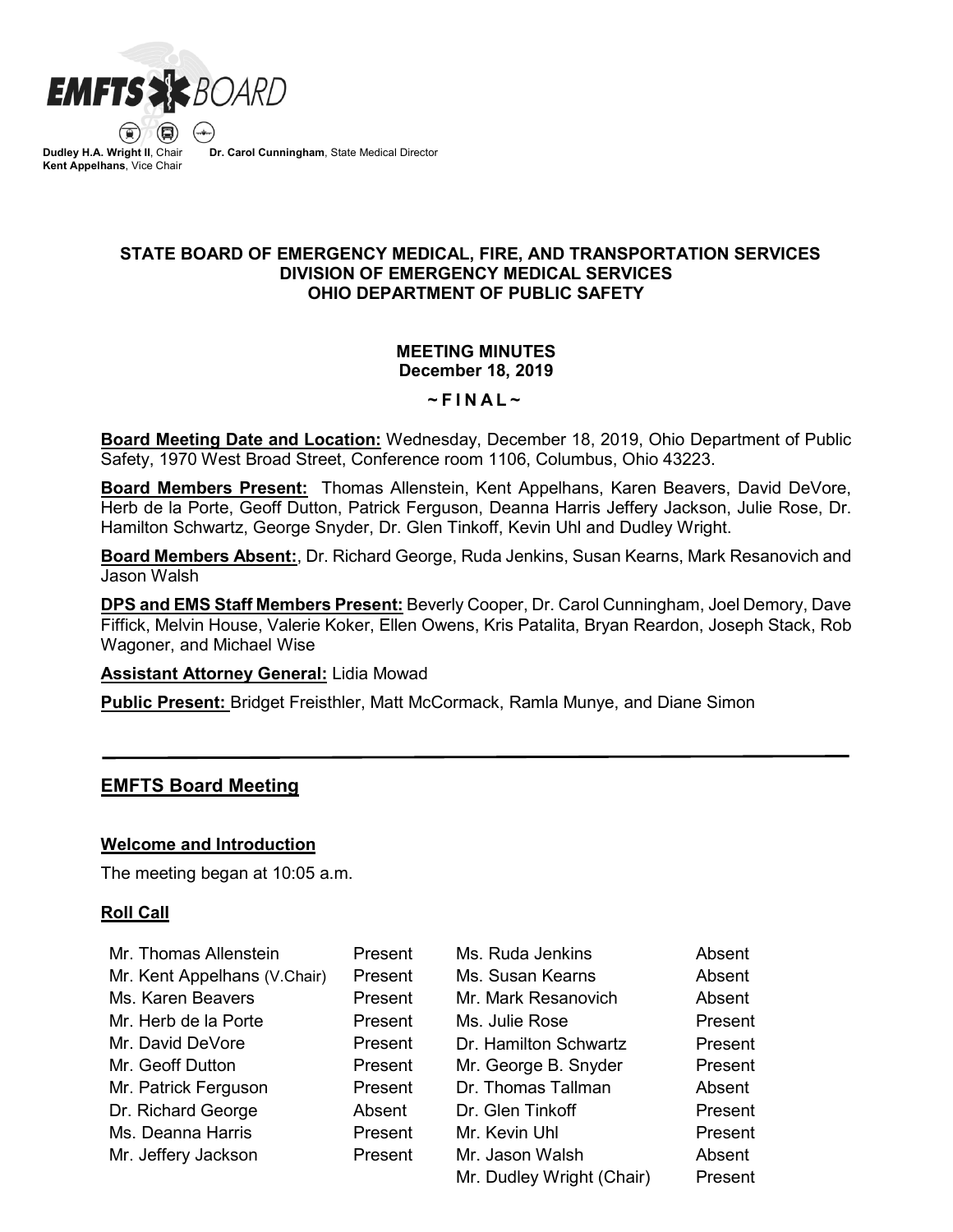# **Open Forum**

Mr. Wright inquired if there were any guests who would like to address the Board. No guests were present.

## **Consent Agenda**

Mr. Wright requested a motion to approve the Consent Agenda items that were distributed prior to the meeting including the October 16, 2019 EMFTS Board meeting minutes, the Certificates of Accreditation, the October 90-Day Extension Requests, the November 90-Day Extension Requests, the October 2019 EMS Certifications and the November 2019 EMS Certifications.

*ACTION: Motion to approve the Consent Agenda items that were distributed prior to the meeting including the October 16, 2019 EMFTS Board meeting minutes the Certificates of Accreditation, the October 90-Day Extension Requests, the November 90-Day Extension Requests, the October 2019 EMS Certifications and the November 2019 EMS Certifications.* Mr. Allenstein – First. Ms. Rose – Second. None opposed. Mr. Uhl and Dr. Schwartz (Cincinnati Fire), Mr. Devore (#9–30327) - abstained. **Motion approved.**

## **Summary Suspension and Report and Recommendations**

Mr. Wright introduced himself as the Chair of the State Board of Emergency Medical, Fire, and Transportation Services. The proceedings were called to order at 10:09 a.m. on December 18, 2019 at the Ohio Department of Public Safety, 1970 West Broad Street, Columbus, Ohio.

#### **Roll Call**

| Mr. Thomas Allenstein        | Present | Ms. Ruda Jenkins          | Absent  |
|------------------------------|---------|---------------------------|---------|
| Mr. Kent Appelhans (V.Chair) | Present | Ms. Susan Kearns          | Absent  |
| Ms. Karen Beavers            | Present | Mr. Mark Resanovich       | Absent  |
| Mr. Herb de la Porte         | Present | Ms. Julie Rose            | Present |
| Mr. David DeVore             | Present | Dr. Hamilton Schwartz     | Present |
| Mr. Geoff Dutton             | Present | Mr. George B. Snyder      | Present |
| Mr. Patrick Ferguson         | Present | Dr. Thomas Tallman        | Absent  |
| Dr. Richard George           | Absent  | Dr. Glen Tinkoff          | Present |
| Ms. Deanna Harris            | Present | Mr. Kevin Uhl             | Present |
| Mr. Jeffery Jackson          | Present | Mr. Jason Walsh           | Absent  |
|                              |         | Mr. Dudley Wright (Chair) | Present |

It was noted for the record that a majority of the members of the Board were present.

#### **EMS Report and Recommendations**

- o **EMS Case No. 2018-703-BE100, Paul W. LaPlante, Certificate No. 160511**
- o **EMS Case No. 2018-743-E100, Matthew C. McCormack, ID No. 219154**
- o **EMS Case No. 2019-098-BE100, Timothy E. Von Stein, Certificate No. 80622**

Mr. Wright recognized Assistant Attorney General Lidia C. Mowad for the purpose of providing a brief synopsis of each case and the recommendation for disciplinary action.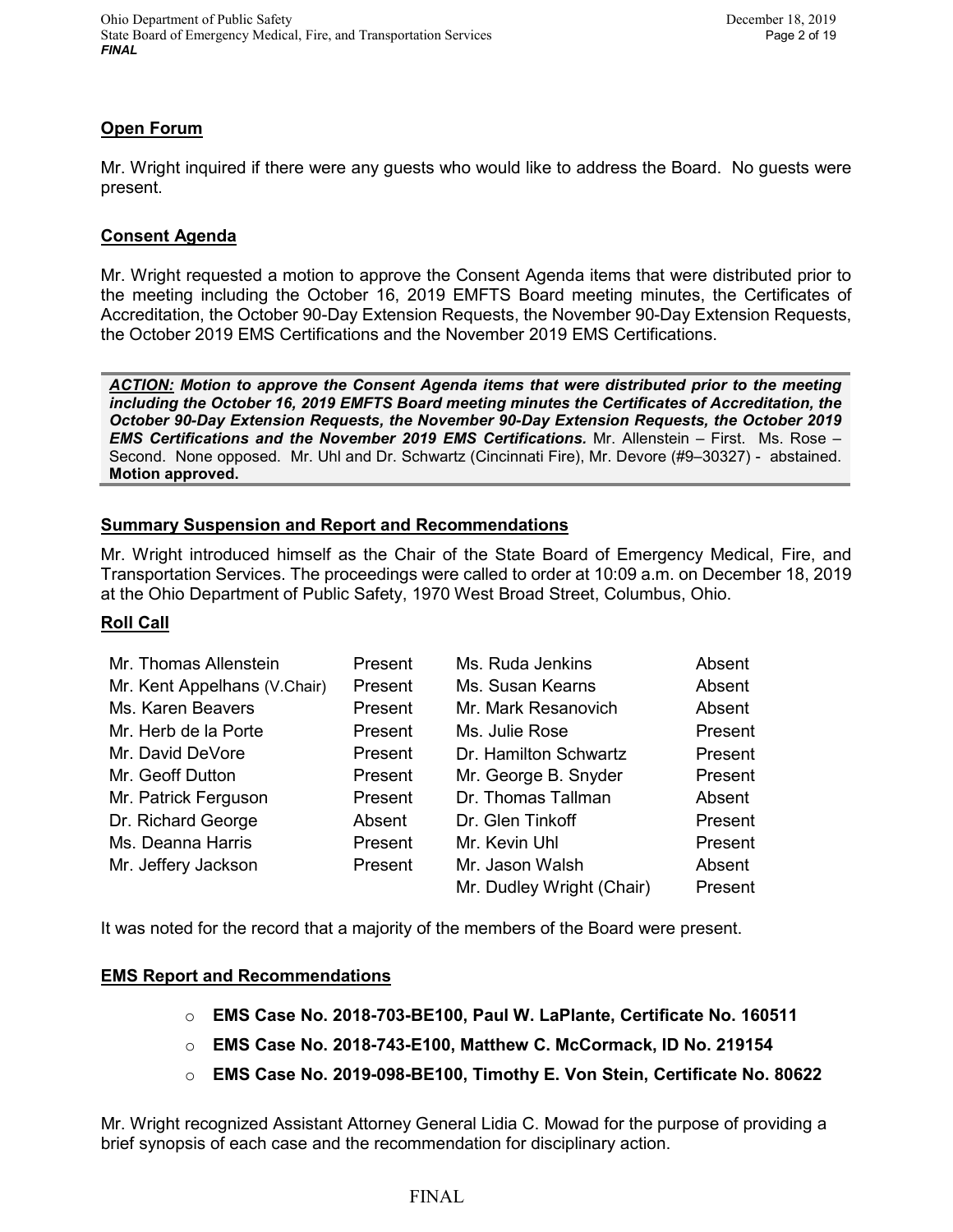# **EMS Report and Recommendation Synopsis, Ms. Mowad**

# • **EMS Case No. 2018-703-BE100, Paul W. LaPlante, Certificate No. 160511.**

Mr. LaPlante is a certified paramedic with an expiration date of November 11, 2020. The Board issued a Notice of Opportunity for Hearing for two reasons; a misdemeanor committed in the course of practice and a violation of state narcotics or controlled substance laws, because Mr. LaPlante was convicted in Steubenville Municipal Court of Attempted Drug Abuse. He requested a hearing and it was held on September 23, 2019 where Mr. LaPlante was represented by counsel. The State proved that Mr. LaPlante was working in his role as a paramedic when he passed out in the emergency room and a used needle fell out of his pants pocket. While gathering Mr. LaPlante's belongings, employees found an unused needle with brownish liquid inside, an off-white powder substance, and sandwich bags. These materials tested presumptive positive for heroin. This incident resulted in Mr. LaPlante's conviction. Shortly after, Mr. LaPlante was fired from that employer, moved out of Steubenville, and now works two jobs where he had not disclosed his convictions to the Emergency Room employer, The hearing officer issued a report and recommendation that the Board revoke Mr. LaPlante's certification. He filed objections to the hearing officer's recommendation to the fact that he had not attended any substance abuse treatement or counseling. Mr. LaPlante stated that he has received treatment. The hearing officer specifically found that Mr. LaPlante had failed to address his addiction to the point of qualifying him for certification. The recommendation is to revoke his certificate to practice as a paramedic.

# • **EMS Case No. 2018-743-E100, Matthew C. McCormack, ID No. 219154.**

Mr. McCormack applied for his initial EMR application and disclosed two misdemeanor convictions for Attempting to Possess and OVI in 2015; both involving heroin. The Board issued a Notice of Opportunity for Hearing for a violation of state narcotics or controlled substance law. Mr. McCormack requested a hearing which went forward on September 16, 2019. He admitted a lengthy and heavy drug problem and that he took a plea deal. He was ordered to enter an intensive drug and alcohol treatment program to include in-patient and extensive out-patient treatment. He also attends Celebrate Recovery, AA meetings, attends church and has not consumed any alcohol or drugs. His current employer administers random drug tests with negative results. He has been sober for four years. The hearing officer issued a report and recommendation that the Board issue Mr. McCormack's emergency responder certificate subject to the following conditions: probation for 3 years, disclose and submit all requested documentation to any future employers, submit to a BCI check upon renewal, and abstain from any use of alcohol or other substances that could impair his ability to serve as an EMR.

# • **EMS Case No. 2019-098-BE100, Timothy E. Von Stein, Certificate No. 80622.**

Mr. Von Stein is certified as an EMT and submitted a declaration of criminal history in which he disclosed a misdemeanor conviction for possessing criminal tools on February 5, 2019. This conviction stemmed from Mr. Von Stein setting up his cell phone in the workplace bedroom and leaving it on to record a female co-worker changing her clothes. A Notice of Opportunity for Hearing for a misdemeanor involving moral turpitude. Mr. Von Stein requested a hearing. At the hearing, the State proved that Mr. Von Stein was serving in his capacity as an EMT at the time of the incident and that he was charged with voyeurism for which he took a plea deal. The hearing officer recommended that Mr. Von Stein's EMT certification be revoked.

Mr. Wright inquired if Mr. McCormack or his attorney were present. Mr. McCormack thanked the Board for the opportunity to speak. He stated that he has done everything he could since that moment in 2015. He said he overdosed and that was the wake-up call he needed. Since that time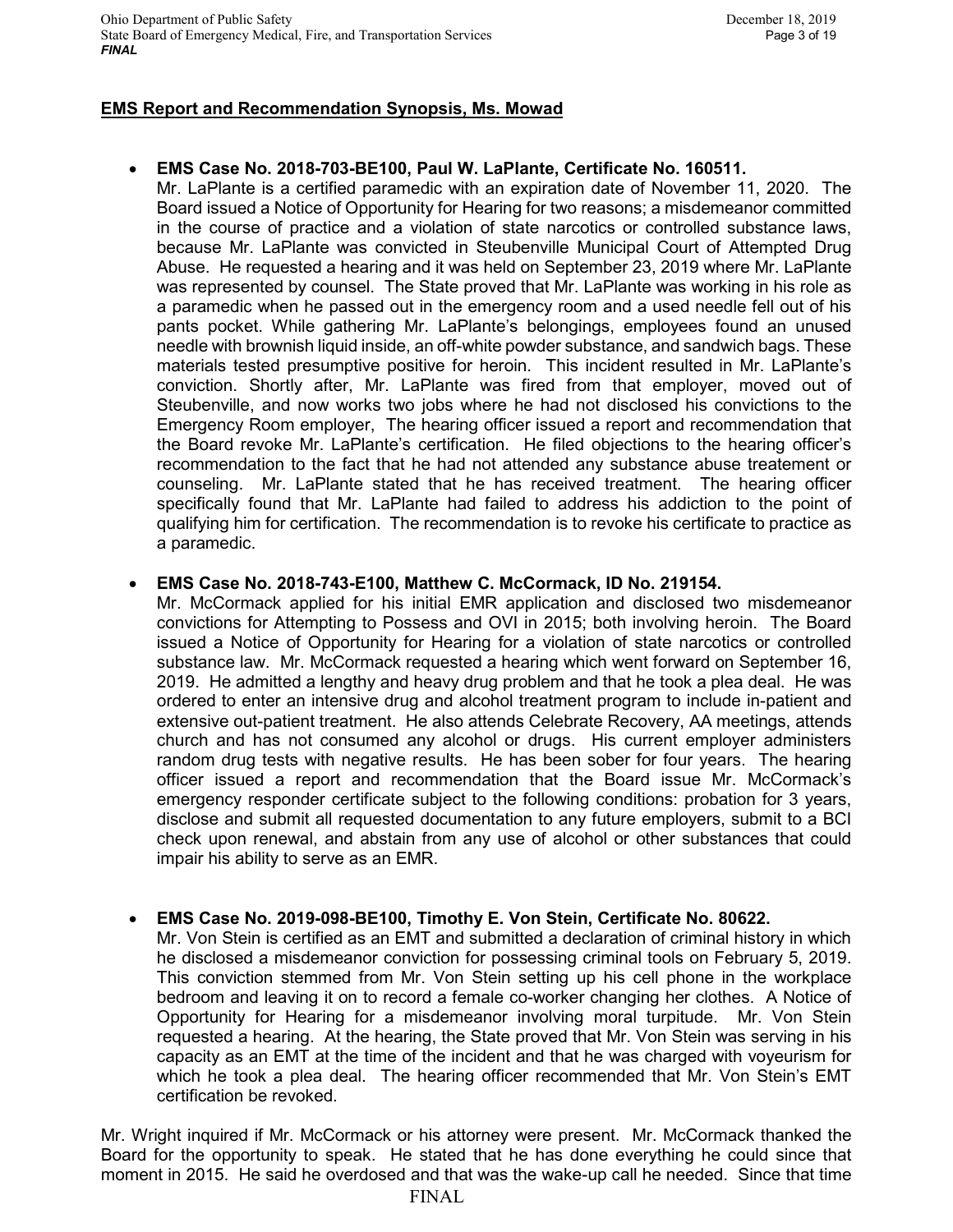he is a contributing member of the community. He is a safety team member at his church. Again he stated that he appreciated the Board's time.

Mr. Wright inquired if Mr. LaPlante or Mr. Von Stein or their attorneys were present. No one was present.

## **EMS Goldmans**

These proceedings were held before the Board pursuant to Goldman v. State Medical Board of Ohio where the respondents did not properly request a hearing in the cases. The individuals named did not have the ability to present written or oral testimony; however, they may be present to hear the proceedings and outcome.

All Board members received the sworn affidavits and accompanying exhibits for the Goldman proceedings from the EMS investigators. The affidavits contained the evidence and testimony upon which was deliberated.

There were five adjudications. The proceedings were in the matters of:

- *EMS Case No. 2018-35-E100, Mary Buckner, ID No. 215255*
- *EMS Case No. 2019-087-E400, Christina M. Randolph, Certificate No. 162195*
- *EMS Case No. 2019-128-E700, Royal Medical Transport LLC, Service Code No. 25-2245*
- *EMS Case No. 2019-310-E500, Ryan E. Blair, Certificate No. 172729*
- *EMS Case No. 2019-314-E100, Joshua M. Kinnett, Certificate No. 176092*

Mr. Wright recognized Assistant Attorney General Lidia C. Mowad for the purpose of providing a brief synopsis of EMS Case No. 2019-128-E700, Royal Medical Transport, LLC, Service Code No. 25-2245.

# *EMS Case No. 2019-128-E700, Royal Medical Transport LLC, Service Code No. 25-2245.*

Royal Medical Transport LLC was certified from December 15, 2018 to December 14, 2019. The Division was notified by their insurer that the general and vehicle insurance had been cancelled on March 15, 2019. A Notice of Opportunity for Hearing was issued on April 17, 2019 for violation of ORC 4766.06. They did not request a hearing. Royal Medical Transport LLC submitted a renewal application on November 21, 2019 with updated insurance information to include general insurance as of November 11, 2019 and vehicle insurance as of June 6, 2019. The Division spoke to the insurance agent and was notified that the insurance lapsed between October 13, 2018 and March 15, 2019. The recommendation is to implement a \$500 fine on the initial Notice of Opportunity for Hearing and issue a new Notice of Opportunity for Hearing on the May 28, 2019 lapse in insurance due to non-payment.

Having heard AAG Mowad's synopses and recommended disciplinary actions for the cases, Mr. Wright requested a motion to admit the sworn affidavits and the accompanying exhibits in the aforementioned cases into evidence.

*ACTION: Motion to admit the sworn affidavits and accompanying exhibits in the aforementioned case into evidence.* Mr. Snyder – First. Dr. Tinkoff – Second. None opposed. None abstained. Motion approved.

There being no further evidence to come before the Board, the proceedings closed at 10:26 a.m.

Mr. Wright requested a motion to recess the meeting for the purpose of entering into quasi-judicial deliberations on the following matters pursuant to Ohio Revised Code Chapter 119 and that are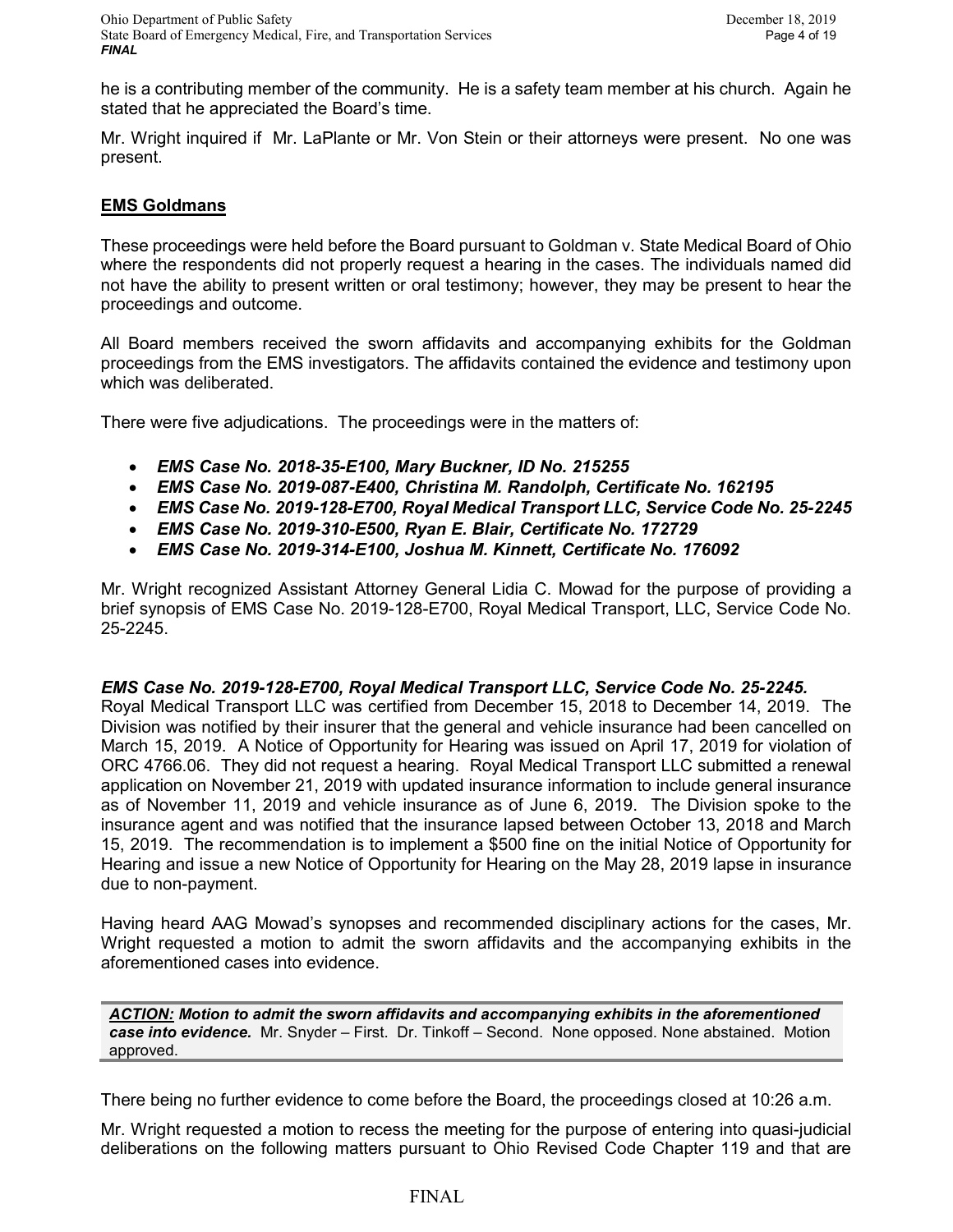required to be kept confidential under R.C. 4765.102(B). The Board will reconvene following deliberations.

*ACTION: Motion to adjourn and go into private session for the purpose of quasi-judicial deliberation on these matters pursuant to ORC Chapter 119 and that are required to be kept confidential under R.C. 4765.102(B).* Mr. DeVore– First. Mr. Uhl – Second. None abstained. None opposed. Motion approved.

## **EMS Report and Recommendation Motion**

*ACTION*: *In the matter of EMS Case Number 2018-703-BE100, Paul LaPlante, Certificate Number 160511, I move that the Board issue an adjudication order approving the findings of fact and conclusions of law, and the recommendation of the hearing examiner to revoke Mr. LaPlante's certificate to practice.* Ms. Harris – First. Mr. Snyder – Second. None opposed. Mr. Allenstein abstained. **Motion approved.**

*ACTION*: *In the matter of EMS Case Number 2018-743-E100, Matthew McCormack, EMS Applicant ID No. 219154, I move that the Board issue an adjudication order approving the findings of fact and conclusions of law, and the recommendation of the hearing examiner to grant Mr. McCormack's application for a certificate to practice with the following conditions: three (3) years probation, criminal history disclosure to EMS employers, BCII Background check at renewal, and abstain from alcohol or any other substance that could impair his ability to serve as an Emergency Medical Responder.* Ms. Harris – First. Dr. Schwartz – Second. None opposed. Mr. Allenstein - abstained. **Motion approved.**

*ACTION*: *In the matter of EMS Case Number 2019-098-B100, Timothy Von Stein, Certificate Number 80622, I move that the Board issue an adjudication order approving the findings of fact and conclusions of law, and the recommendation of the hearing examiner to revoke Mr. Von Stein's certificate to practice.* Ms. Harris – First. Mr. Dutton – Second. None opposed. Mr. Allenstein - abstained. **Motion approved.**

#### **EMS Goldman Motions**

*ACTION*: *In the matter of EMS Case Number 2018-35-E100, Mary Buckner, EMS Applicant ID No. 215255, I move that the Board issue an adjudication order finding that Ms. Buckner has been convicted of Possession of Drugs, a misdemeanor of the first degree, and that Ms. Buckner's application for EMS certification be denied.* Ms. Harris – First. Mr. Snyder – Second. None opposed. Mr. Allenstein - abstained. **Motion approved.**

*ACTION*: *In the matter of EMS Case Number 2019-087-E400, Christina M. Randolph, Certificate Number 162195, I move that the Board issue an adjudication order finding that Ms. Randolph exceeded the scope of practice for an EMT by administering an IV and that Ms. Randolph's certification be suspended for 30 days.* Ms. Harris – First. Mr. Snyder– Second. None opposed. Mr. Allenstein - abstained. **Motion approved.**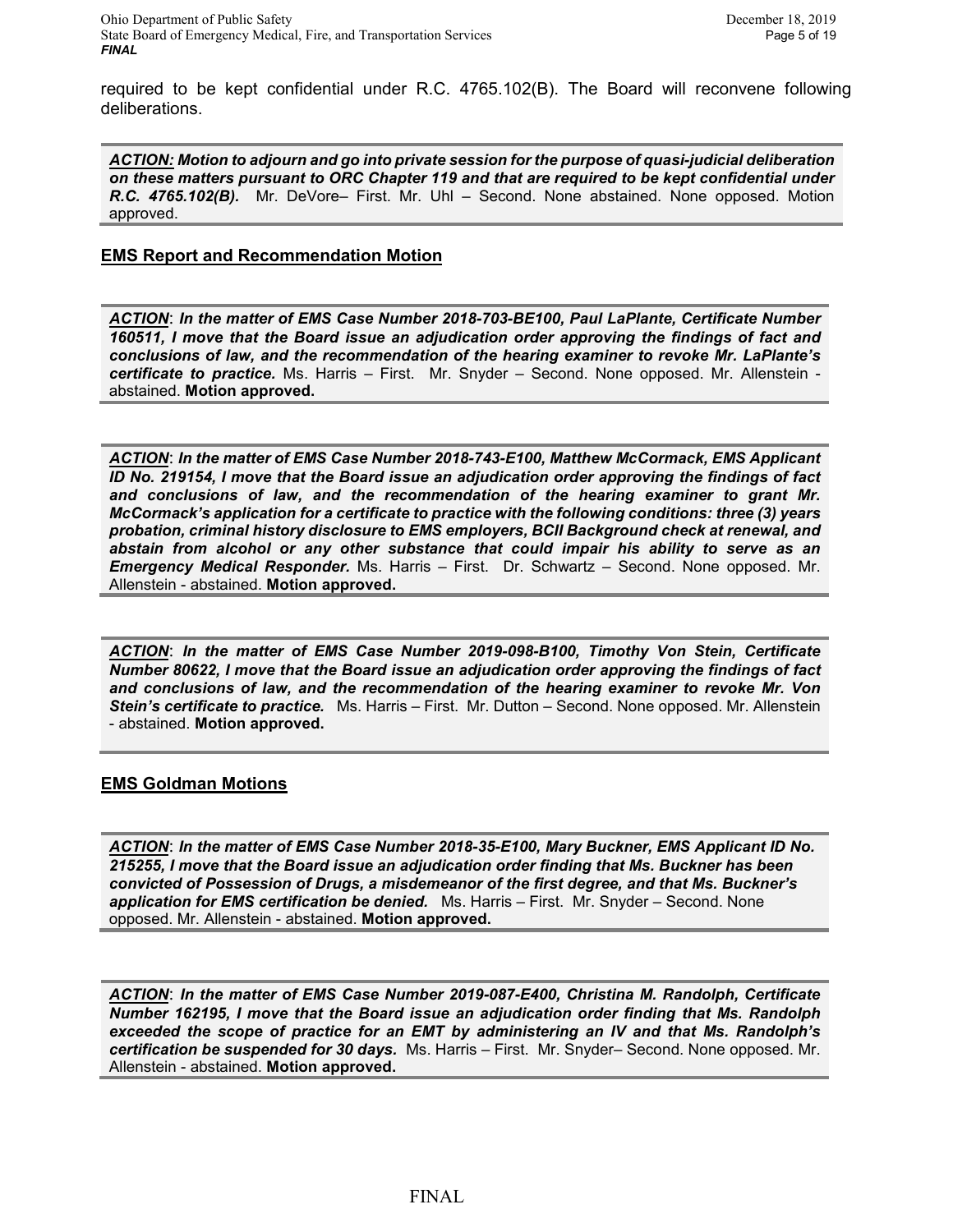*ACTION*: *In the matter of EMS Case Number 2019-128-E700, Royal Medical Transport LLC, Service Code 25-2245, I move that the Board issue an adjudication order finding that Royal Medical allowed its general liability and vehicle liability insurance to lapse and that it be subject to a \$500 fine.* Ms. Harris – First. Mr. Dutton – Second. None opposed. Mr. Allenstein - abstained. **Motion approved.**

*ACTION*: *In the matter of EMS Case Number 2019-310-E500, Ryan E. Blair, EMS Applicant ID No. 172729, I move that the Board issue an adjudication order finding that Ms. Blair failed to timely apply for certification as indicated in the notice of opportunity for hearing and that Ms. Blair's application be denied.* Ms. Harris – First. Mr. Dutton– Second. Mr. de la Porte - opposed. Mr. Allenstein - abstained. **Motion approved.**

# **EMS Investigations**

*ACTION: Motion to adjourn and enter executive session for the purpose of discussing proposed disciplinary action against certificate holders pursuant to O.R.C. Section 121.22(G)(1) and pursuant to 121.22(G)(5) that involve matters required to be kept confidential under O.R.C. Sections 149.43(A)(2) and 4765.102(B).* Mr. Uhl – First. Mr. Dutton – Second. None opposed. None abstained. **Motion approved.**

## **Roll Call**

.

.

.

| Mr. Thomas Allenstein        | Present | Ms. Ruda Jenkins          | Absent  |
|------------------------------|---------|---------------------------|---------|
| Mr. Kent Appelhans (V.Chair) | Present | Ms. Susan Kearns          | Absent  |
| Ms. Karen Beavers            | Present | Mr. Mark Resanovich       | Absent  |
| Mr. Herb de la Porte         | Present | Ms. Julie Rose            | Present |
| Mr. David DeVore             | Present | Dr. Hamilton Schwartz     | Present |
| Mr. Geoff Dutton             | Present | Mr. George B. Snyder      | Present |
| Mr. Patrick Ferguson         | Present | Dr. Thomas Tallman        | Absent  |
| Dr. Richard George           | Absent  | Dr. Glen Tinkoff          | Present |
| Ms. Deanna Harris            | Present | Mr. Kevin Uhl             | Present |
| Mr. Jeffery Jackson          | Present | Mr. Jason Walsh           | Absent  |
|                              |         | Mr. Dudley Wright (Chair) | Present |

*ACTION: Motion to close the following Education cases.* Ms. Harris – First. Mr. Snyder – Second. Mr. Allenstein – Abstained. None opposed. Motion approved

2017-461-E300

*ACTION: Motion to accept proposed consent agreement for the following Medical Transportation case(s).* Ms. Harris – First. Mr. Snyder – Second. Mr. Allenstein – Abstained. None opposed. Motion approved

2019-043-E700

*ACTION: Motion to close the following Medical Transportation case(s).* Ms. Harris – First. Mr. Snyder– Second. Mr. Allenstein – Abstained. None opposed. **Motion approved.**

2017-505-E500 2018-106-E500\*Re-open if Re-apply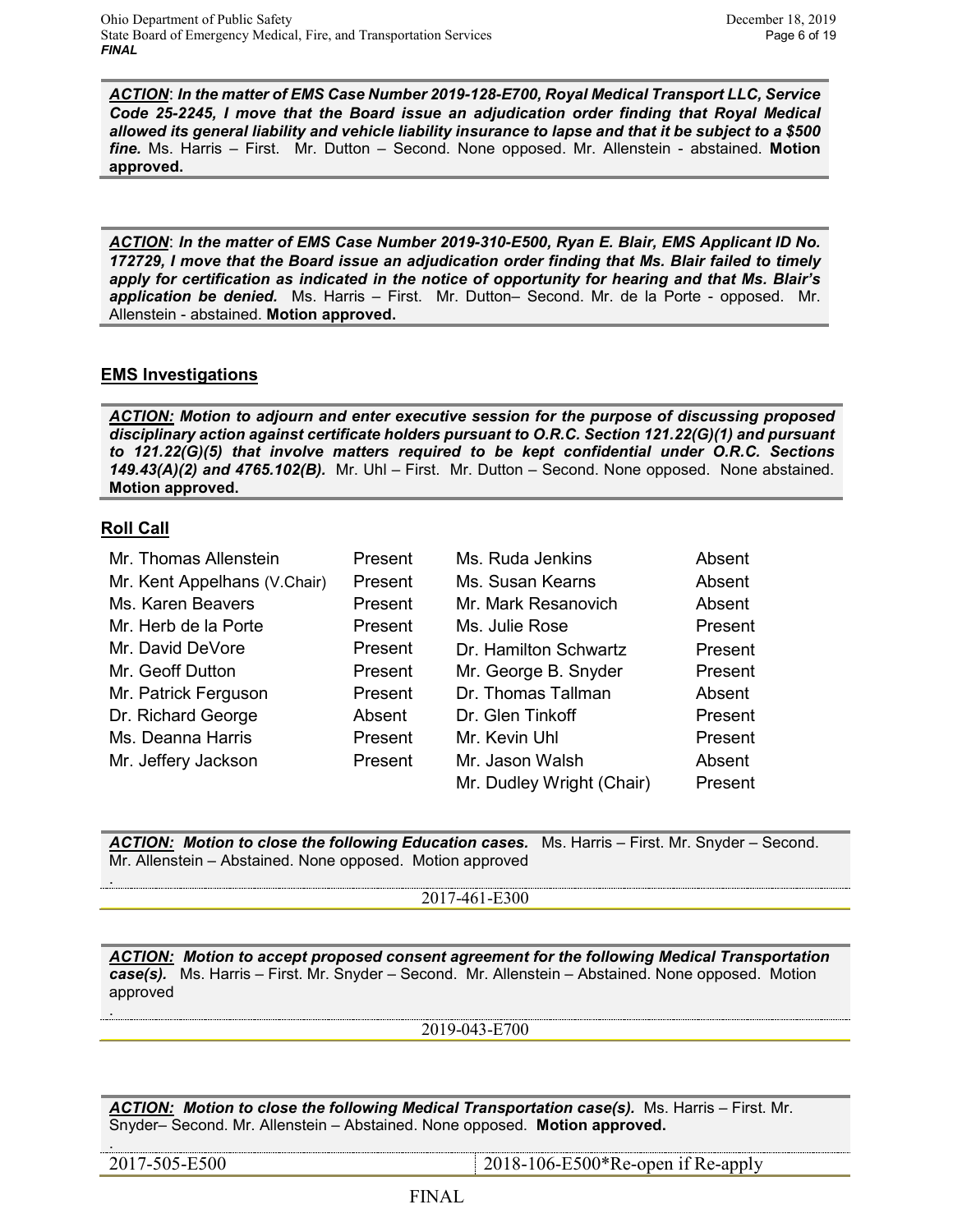*ACTION: Motion to issue notices of Opportunity for the following Medical Transportation case(s).*  Ms. Harris – First. Mr. Snyder – Second. Mr. Allenstein – Abstained. None opposed. **Motion approved.**

| ACTION: Motion to accept the following Consent Agreement(s): Ms. Harris - First. Mr. Snyder - |                |                |  |  |
|-----------------------------------------------------------------------------------------------|----------------|----------------|--|--|
| Second. Mr. Allenstein - Abstained. None opposed. Motion approved.                            |                |                |  |  |
| 2017-178-E300                                                                                 | 2018-505-BE500 | 2019-392-E400  |  |  |
| 2017-356-E400 *Allenstein Abstain*                                                            | 2018-711-E300  | 2019-519-BE100 |  |  |
| 2017-562-E300                                                                                 | 2019-130-BE100 | 2019-587-E300  |  |  |
| 2017-758-E300                                                                                 | 2019-170-BE100 |                |  |  |
| 2017-803-E500                                                                                 | 2019-353-BE100 |                |  |  |

*ACTION: Motion to close the following cases due to lack of jurisdiction, referral to local medical director, deferral to department discipline, certifications have expired, or non-violations of ORC and/or OAC:* Ms. Harris – First. Mr. Snyder – Second. None opposed. Mr. Allenstein and Mr. Ferguson (2017-726-E400) – Abstained. **Motion approved.**

| __<br>_ _ _<br>___       |                |
|--------------------------|----------------|
| 7-24-E500<br>201         | 2018-782-E400  |
| 7-410-E300<br>201′       | 2019-080-BE100 |
| 2017<br>26-E400<br>، - ا | 2019-180-E400  |

*ACTION: Motion to close the following cases, individuals have met the stipulations of their Consent Agreements:* Ms. Harris – First. Mr. Snyder – Second. Mr. Allenstein – Abstained. None opposed. **Motion approved.**

| 2017-275-E300  | <br>2019-075-E400  |
|----------------|--------------------|
| 2017-240-E300  | 2019-256-E100      |
| 2018-101-BE100 | 71-E100<br>2019-27 |

*ACTION: Motion to close the following cases. The Board accepts the surrendering of their respective certificates to practice or teach. Re-open if re-applies:* Ms. Harris – First. Mr. Snyder – Second. Mr. Allenstein – Abstained. None opposed. **Motion approved.**

| 2017-238-E300 | 2017-238-E300 2019-461-E300 |
|---------------|-----------------------------|
| 2019-413-E300 | 2019-413-E300 2019-473-E300 |
| 2019-454-E300 | 2019-454-E300 2019-512-E300 |
| 2019-455-E300 | 2019-455-E300 2019-531-E300 |
| 2019-459-E300 | 2019-459-E300 2019-547-E300 |

*ACTION: Motion to close the following case(s). The individuals/entities did not meet the requirements of their consent agreement or failed to meet audit requirements prior to surrender or expiration of certification. Re-open if re-applies.* Ms. Harris – First. Mr. Snyder – Second.

|  |  | Mr. Allenstein – Abstained. None opposed. Motion approved. |  |
|--|--|------------------------------------------------------------|--|
|  |  |                                                            |  |

| 300                | :300<br>.<br>. .<br>$\sim$<br>$\sim$ $\sim$ |
|--------------------|---------------------------------------------|
| 300<br>2017<br>. . |                                             |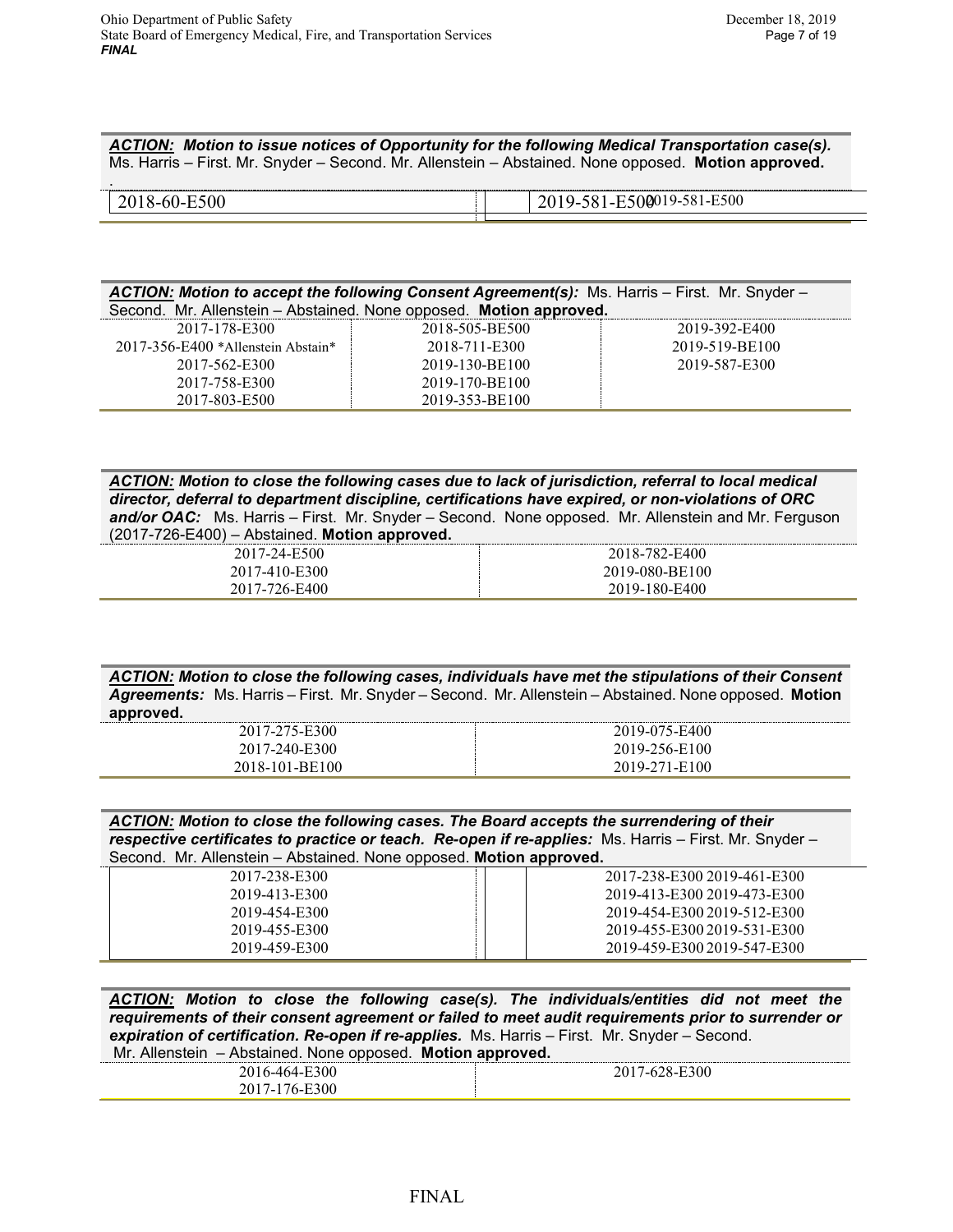*ACTION: Motion to close the following case(s). The individuals were audited at their respective levels. The respective certificates to practice have expired. Re-open if re-applies.* Ms. Harris – First. Mr. Snyder – Second. Mr. Allenstein – Abstained. None opposed. **Motion approved.**

| .   |                  |
|-----|------------------|
| ч4. | 5500<br>. .<br>⊷ |
| -   |                  |

| <b>ACTION: Motion to issue Notices of Opportunity for Hearings for the following cases.</b> Ms. Harris – |               |
|----------------------------------------------------------------------------------------------------------|---------------|
| First. Mr. Snyder-Second. Mr. Allenstein - Abstained. None opposed. Motion approved.                     |               |
| 2017-601-E100                                                                                            |               |
| 2018-574-E300                                                                                            | 2019-215-E300 |
| 2018-682-E100                                                                                            | 2019-352-E300 |
| 2018-688-E400                                                                                            |               |
| 2018-697-E500                                                                                            |               |

*ACTION: Motion to table the Notices of Opportunity for Hearings until February 13, 2020 for the following cases.* Ms. Harris – First. Mr. Snyder– Second. Mr. Allenstein – Abstained. None opposed. **Motion approved.**

2019-582-E400 2019-583-E400

*ACTION: Motion to close the following cases due to one of the following reasons; inadvertently marked yes to conviction question, misdemeanor convictions which the Board has previously deemed "not involving moral turpitude," continuing education cases which now meet the requirements, non-patient care issues, and grandfathering issues of certification/conviction.*

|  |  |  |  |  |  | Ms. Harris – First. Ms. Snyder – Second. Mr. Allenstein – Abstained. None opposed. Motion approved. |
|--|--|--|--|--|--|-----------------------------------------------------------------------------------------------------|
|--|--|--|--|--|--|-----------------------------------------------------------------------------------------------------|

| 2018-52-E400   | 2019-439-BE100 | 2019-488-BE100 | 2019-550-BE100 |
|----------------|----------------|----------------|----------------|
| 2018-145-E500  | 2019-442-E100  | 2019-510-E100  | 2019-553-E100  |
| 2018-215-E400  | 2019-450-BE100 | 2019-523-BE100 | 2019-560-BE100 |
| 2018-244-E400  | 2019-453-BE100 | 2019-525-BE100 | 2019-566-E100  |
| 2019-176-BE100 | 2019-464-E100  | 2019-527-BE100 | 2019-604-E100  |
| 2019-199-BE100 | 2019-470-E100  | 2019-535-BE100 | 2019-609-E100  |
| 2019-316-BE100 | 2019-484-BE100 | 2019-540-BE100 | 2019-610-BE100 |

# **EMFTS Board Chair's Report, Dudley Wright**

Mr. Wright stated that "New Business" was being moved up on the meeting agenda.

#### **Legislative Report, Dan Fitzpatrick**

The Legislative Update was distributed to the EFMTS Board members.

Mr. Fitzpatrick stated that there is a major focus on the occupational licenses.

**SB 7** – *Temporary State Occupational Licenses for Military Members and Spouses.* 

This bill is in regards to a temporary state occupational license for members of the military and spouses. If they move to Ohio, they will receive a temporary license for up to six years. The bill passed the House and the Senate and is awaiting Governor DeWine's signature.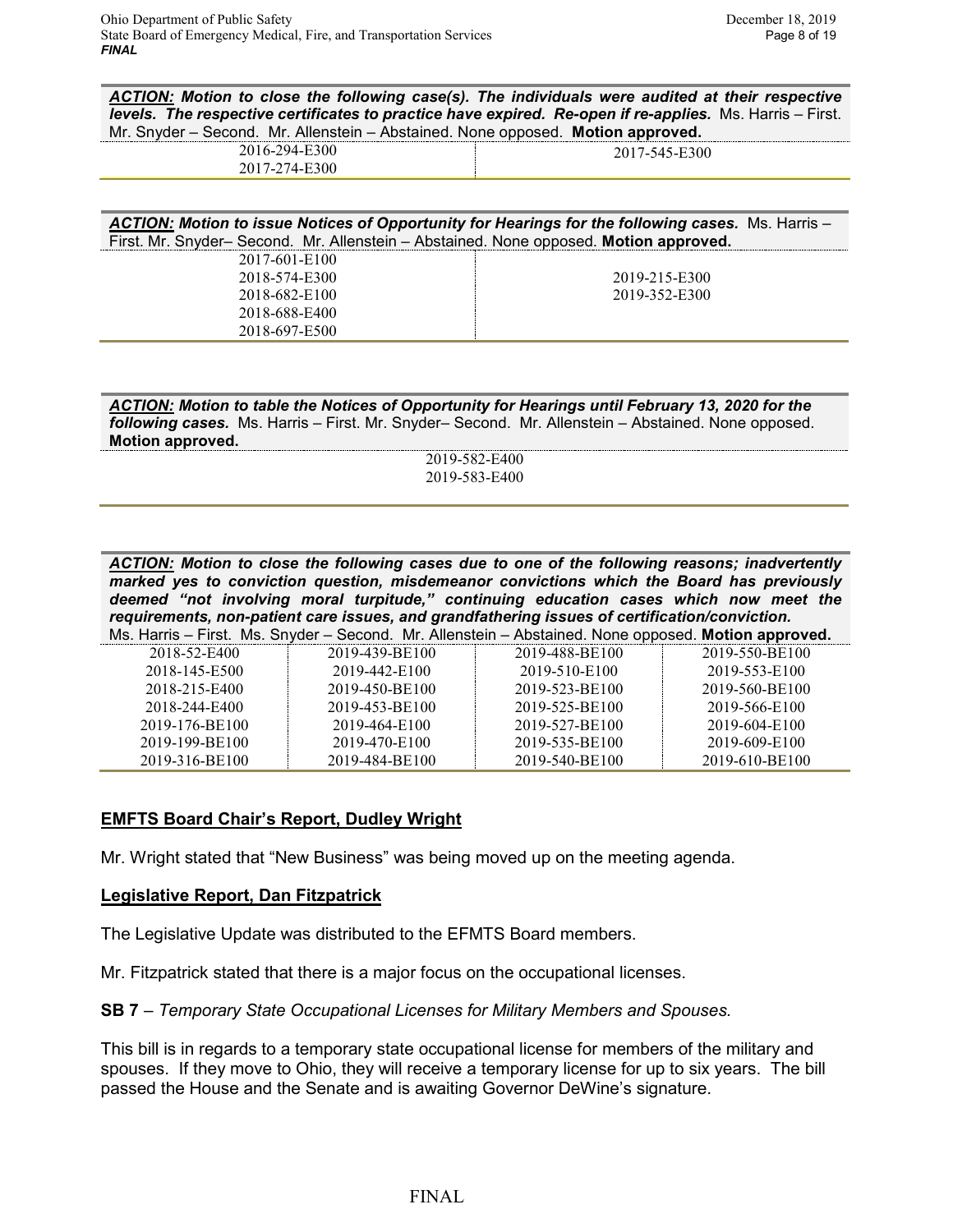HB 263 – *Occupational Licensing – Criminal Convictions.*

To revise the initial occupational licensing restrictions applicable to individuals convicted of criminal offenses. The bill has had 4 hearings in the House Commerce and Labor Committee. Within 180 days the Board would have to adopt a list of specific criminal offenses for which a conviction may disqualify an individual from obtaining a license. The bill would prohibit the licensing authority from considering a list of qualifying offenses that are older than five years unless they are offenses of violence or sexual offenses which would be considered forever.

Two bills HB 432 and SB 246 mirror the military occupational licenses; however, it is for reciprocity bills with any occupational license from another state for anyone, not just military personnel. If they are applying for the same level of practice, are in good standing, and satisfy minimum training then those persons will receive a license.

## HB 426 – *Hospice Transport Vehicles.*

To establish requirements for the regulation of hospice transport vehicles and to modify certain laws governing ambulances and other medical-related vehicles. This was reintroduced and would give the Division the ability to write rules in order to obtain a license for hospice transport.

#### **Data Usage Agreement**

The Ohio State University, College of Social Work requested naloxone administration data (including year, quarter, and street address). This data will be utilized in two studies; Neighborhood Characteristics and Emergency Medical Services and Opioid Overdoses and Child Welfare.

The rationale for street address data being requested is because by using zip codes only that could fall within both suburban communities and urban areas. Having street addresses allows the researchers to geocode incidents and then aggregate information to the census block group for analysis. Zip codes also cross multiple counties.

A lengthy discussion ensued regarding the release of specific addresses. Bridget Freisthler, PhD, Professor and Associate Dean for Research in the College of Social Work, is the Principal Investigator of the studies. She addressed the concerns of the EMFTS Board members.

*ACTION: Motion to approve the data request from The Ohio State University, College of Social Work, for naloxone administration data to include year, quarter, and street address for the period Q4-2016 through the most recent complete quarter. 12- approved 2 – opposed. None abstained.*  **Motion approved.** 

# **State EMS Medical Director Report, Dr. Carol Cunningham**

Dr. Cunningham reported that the annual Regional Physician Advisory Board (RPAB) All-Member and RPAB Chairpersons' meetings were held on November 14, 2019. The dates for 2020 RPAB Chairpersons' meetings will be March 11, May 13, September 9, and tentatively, November 19, 2020.

The 2019 Ohio EMS Medical Director Conference was very well received from the comments that were received.

The Ohio Department of Health burn surge triage plan is working on creating education modules. An effective training tool is needed for the estimation of total body surface area (TBSA) percentage.. Dr. Cunningham reported that she has been asked to lead the committee. There is concern regarding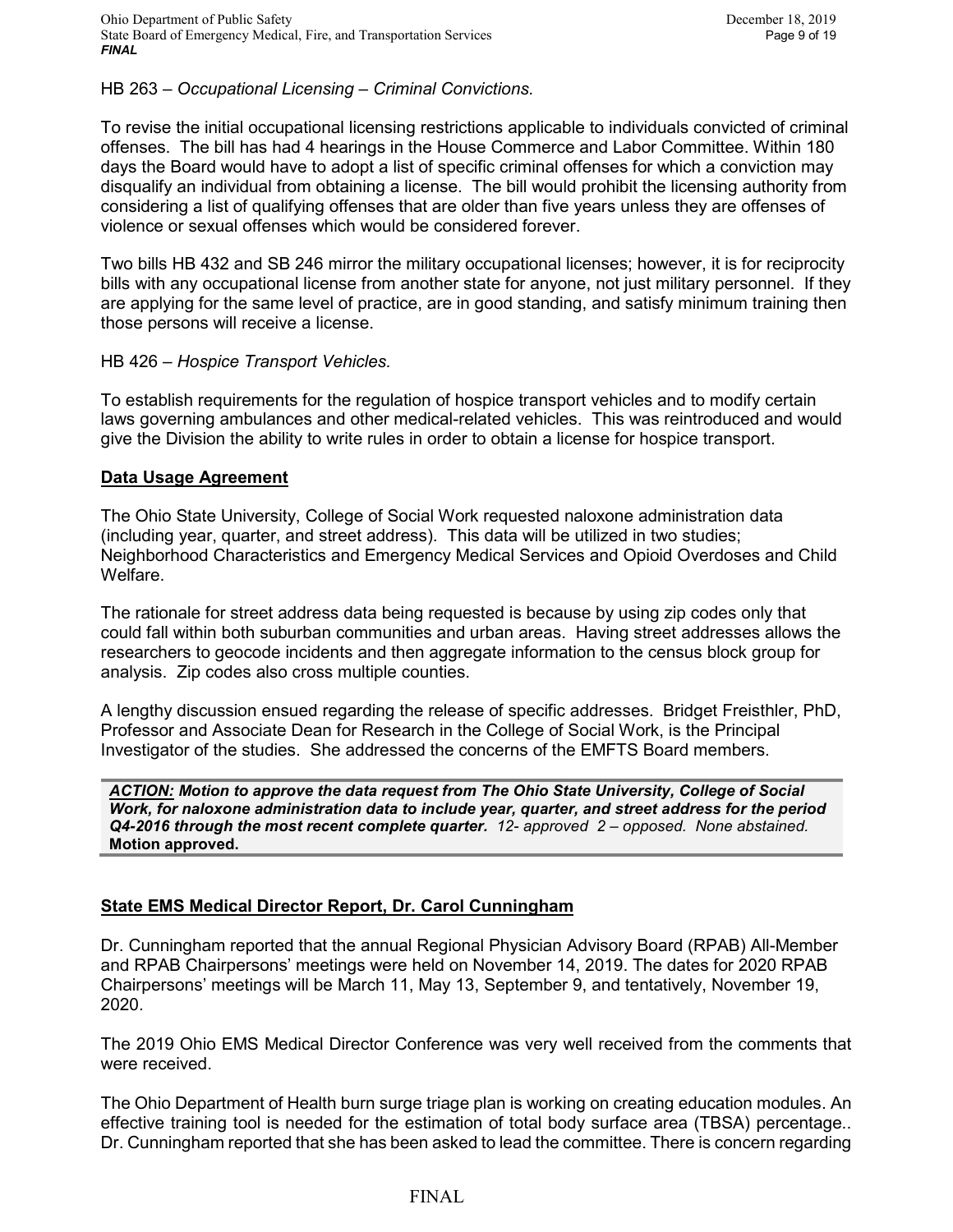the educational gap not only for EMS providers but healthcare providers to estimate total body surface area involved.

Dr. Cunningham was the keynote speaker at the Purple Gala at the Ohio University School of Nursing, on December 3, 2019. The funds are raised for Serenity Grove, a residential home for women who are recovering from substance abuse. Dr. Cunningham has been asked to be the keynote speaker in 2020.

Dr. Cunningham will attend the NASEMSO Medical Director's Council meeting on January 8, 2020.

She will also attend the NAEMSP annual meeting which will be held January 9-11, 2020.

# **EMS Staff Legal Counsel, Michael Wise**

Mr. Wise stated that there are two rules to bring forward.

*ACTION: Motion to approve the final filing amended rules 4766-2-01, 4766-2-18, 4766-3-01, 4766-3- 18, 4766-4-01, and 4766-4-18 of the Ohio Administrative Code with the Joint Committee on Agency Rule Review, pending the end of JCARR's jurisdiction on January 17, 2020.*  Mr. Dutton – First. Ms. Harris – Second. None opposed. None abstained. **Motion approved.**

*ACTION: Motion to approve the filing amended rules 4766-2-08, 4766-3-13, and 4766-4-09, of the Ohio Administrative Code with the Joint Committee on Agency Rule Review.*  Mr. Dutton – First. Ms. Beavers – Second. None opposed. None abstained. **Motion approved.**

# **Assistant Attorney General, Lidia Mowad**

Ms. Mowad reported that the Board has three appeals. The firefighter revoked in Adams County whose certificate was revoked is still pending. At the October Board meeting, Ms. Schultz, filed an appeal and a motion to stay. They had a hearing on the motion to stay and as of right now she is certified and working. James Jackson filed an appeal. He also filed a motion to stay; however, his certificate is still revoked.

# **Executive Director and Staff Reports, Melvin House**

Executive Director House reported that six seats of the EMFTS Board that are appointed by the Governor will expire on November 12, 2019.

- Seat #1, ER Physician (Dr. Tallman)
- Seat #5, Trauma Program Manager (Jason Walsh)
- Seat #6, Paid Fire Chief, (Dudley Wright)
- Seat #10, EMS Provider (Kevin Uhl)
- Seat #11, EMS Provider (Deanna Harris)
- Seat #15, EMS Provider (David DeVore)

Letters requesting nominations were sent in August to nominating organizations identified in ORC 4765. The DEMS has received nominations for all expiring seats and were forwarded to the Director's Office on September 30, 2019. Currently, the DEMS are awaiting appointments from the Governor's office.

Please note that if appointments have not been appointed by November 12, 2019, then the seat will remain active for 60 days. The Division has been asked by the Governor's office to obtain additional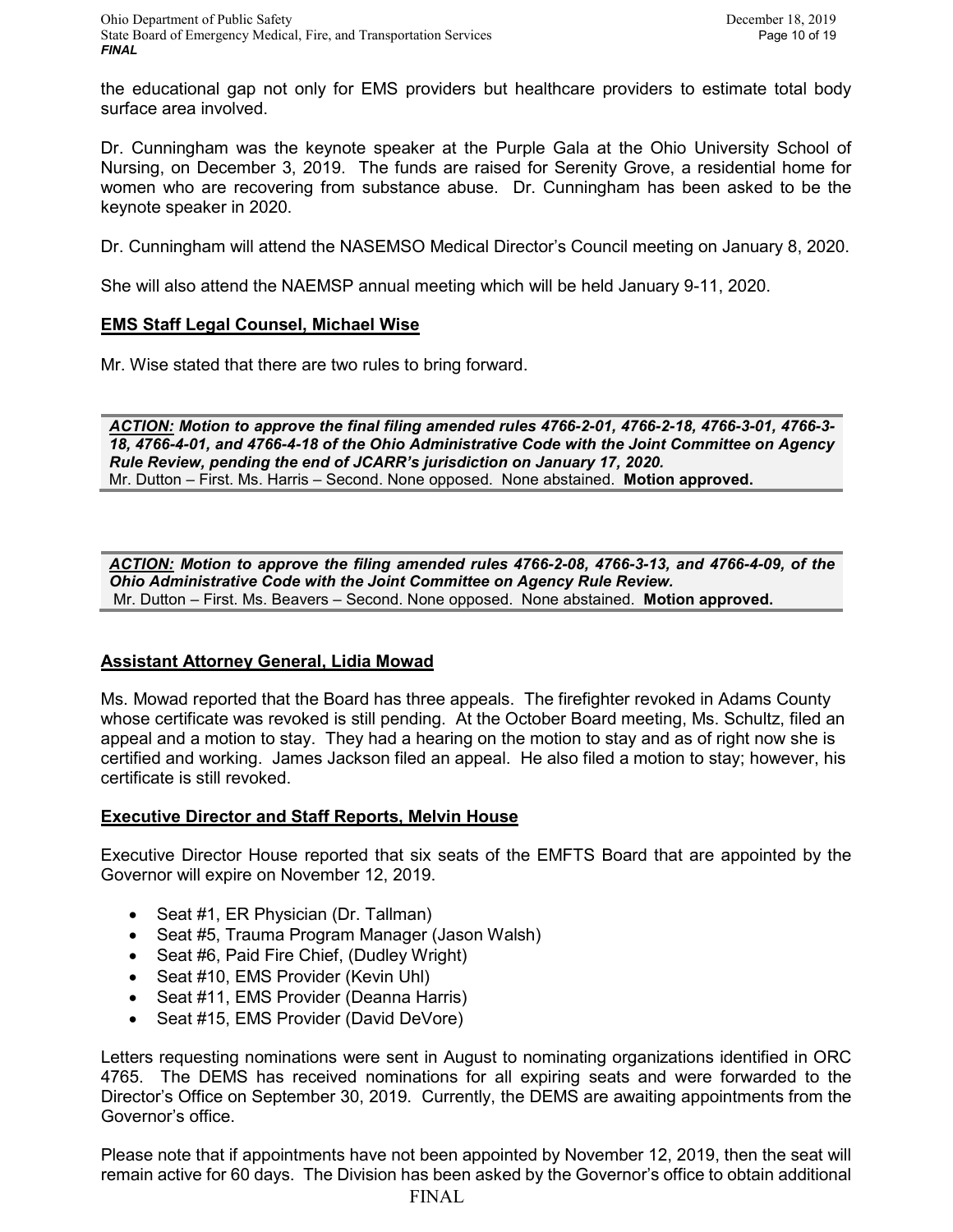names for a total of three for each seat. The Governor's office is aware of the deadline and the inability for the EMFTS Board to conduct business to include the Fire Subcommittee and Case Review.

The Division of EMS Staff vacancies and new positions:

- *Program Administrator 2* Jean Booze, certifications supervisor, retired in October 31, 2019. A recommendation to fill the position has been provided to human resources.
- *Administrative Professional 3*  Novica Olinger in certifications has been promoted to an Administrative Professional 4 in ODPS Human Resources. The request to fill has been approved.
- *Program Administrator 2*  Joe Posey has accepted a position closer to his home. The posting closes at midnight.

The National Rural EMS and Care Conference is sponsored by the Joint Committee on Rural Emergency Care that includes the National Organization State Office of Rural Health, the National Association of State EMS Officials, the National Rural Health Association and the National Rural Health Resource Center. The conference will be held at the Renaissance Columbus Downtown on April 21<sup>st</sup> through April 23<sup>rd</sup>. The Division of EMS is awaiting additional information.

The first annual EMS Program Director Conference will be held on April 1, 2020. This will allow networking, improve communication, and to determine the rules.

## **EMSIRS Project, Deputy Director Rob Wagoner**

Mr. Wagoner reported that phase 1 of the onboarding of EMS agencies and vendor has begun. Due to the delay, a target deadline for onboarding those agencies is June 1, 2020.

#### **EMS Exemption Requests, Ellen Owens**

Ellen Owens reported that there was one dual certified military exemption request for 2019-12-01. Military documentation was received. Staff recommends approval and requests a motion to approve.

*ACTION: Motion to approve the military exemption request of 2019-12-01.* Mr. Snyder – First. Dr. Tinkoff – Second*.* None opposed. None abstained. **Motion approved.**

Ellen Owens reported that there was one medical exemption 2019-12-02 for two certificates; paramedic and EMS instructor. All documentation was received and staff recommends approval and requests a motion to approve.

ACTION: Motion to approve the medical exemption request of 2019-12-02. Mr. Snyder – First. Dr. Tinkoff – Second*.* None opposed. None abstained. **Motion approved.**

Ellen Owens reported that there was one voluntary surrender request of Jeffrey T. Young, EMT certification number 94889. Received October 22, 2019. He no longer wishes to maintain his certification. Staff recommends approval and requests a motion to approve.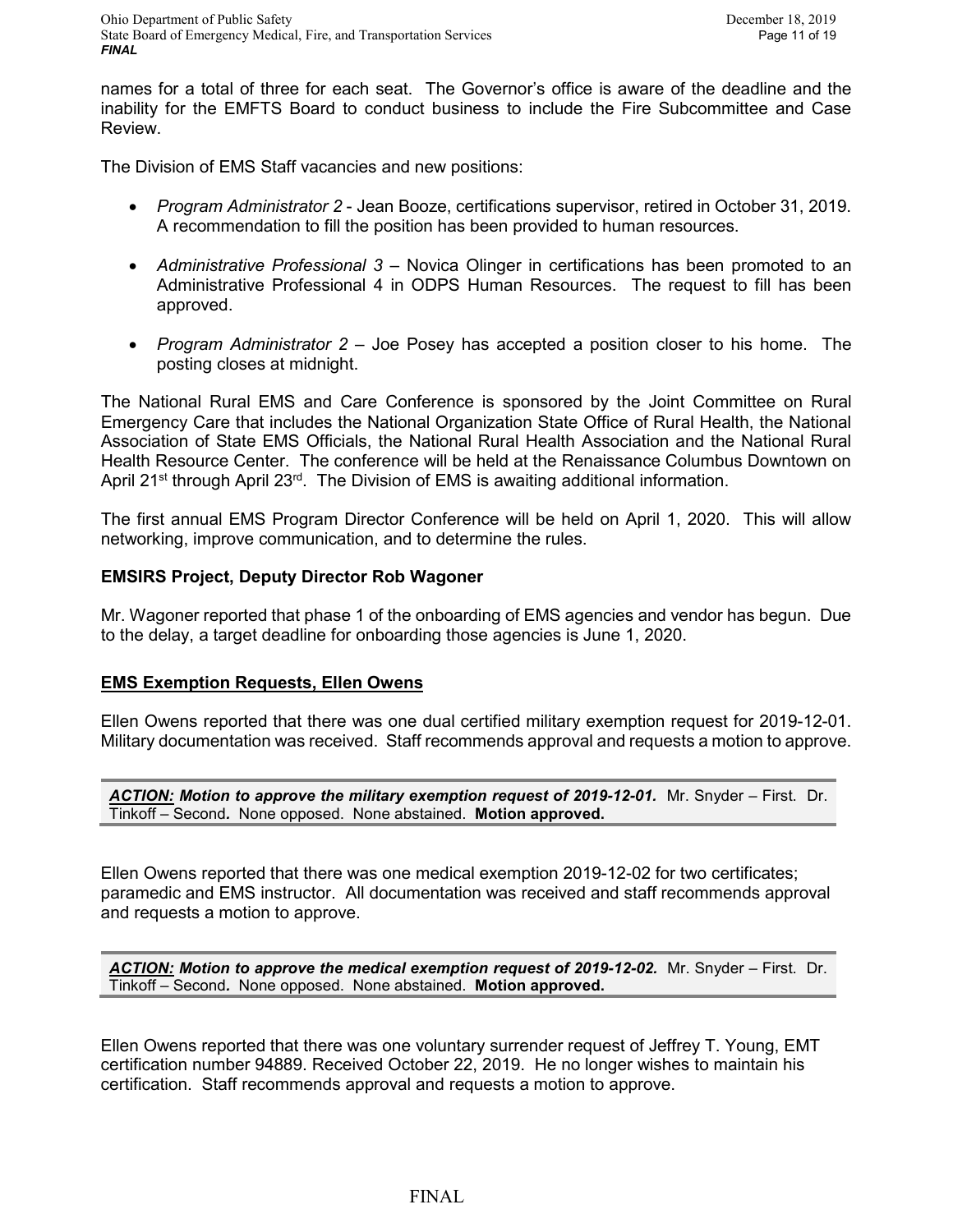*ACTION: Motion to approve the voluntary surrender request from Jeffrey T. Young, certification #94889.* Mr. Resanovich – First. Ms. Rose – Second*.* None opposed. None abstained. **Motion approved.**

# **Education, James Burke**

Mr. Burke reported that the Ohio Trauma Triage course can still be found on the Public Safety Training Campus; however, providers will be directed to a new site beginning on January 1, 2020. The original course will no longer function on the Public Safety Training Campus. Another location has been found to house the course.

## **Medical Transportation, Dave Fiffick**

Mr. Fiffick presented the list of medical transportation renewal applications with expiration dates of October, November and December 2019. Staff is requesting a motion and approval pending a satisfactory inspection.

*ACTION: Motion to approve the medical transportation renewal applications with expiration dates of October, November, and December 2019; pending a satisfactory inspection.* Mr. Dutton – First. Mr. Uhl – Second. None opposed. Mr. Allenstein (HealthNet4/MedFlight 7 and Ohio Medical Transportation) - abstained. **Motion approved.**

Mr. Fiffick presented the list of medical transportation applications for 18 new ambulette services, 2 new ambulance services, and 1 air medical. Staff is requesting a motion and approval pending a satisfactory inspection.

*ACTION: Motion to approve medical transportation applications for 18 new ambulette services, 2 ambulance services and 1 air medical; pending a satisfactory inspection.* Mr. Dutton – First. Ms. Beavers - Second. None opposed. Mr. Allenstein (Medcare Ambulance) - abstained. **Motion approved.**

Mr. Fiffick presented the list of new satellite locations for 4 ambulance services. Staff is requesting a motion for approval pending a satisfactory inspection.

*ACTION: Motion to approve the medical transportation new satellite locations for 2 ambulette and 4 ambulance services.* Mr. Dutton – First. Mr. Ferguson – Second. None - abstained. None opposed. **Motion approved.**

Mr. Fiffick requested a motion for new headquarters or change of address 2 ambulette services and 2 ambulance services.

*ACTION: Motion to approve new headquarters or change of address 2 ambulette services and 2 ambulance services.* Mr. Dutton– First. Mr. Ferguson – Second. None abstained. None opposed. **Motion approved.**

# **Grants, Johanna Burgess**

Ms. Burgess reported that The end of the first cycle for the 2019-2020 grant season ends on December 31 $^{st}$ . All funds need to be spent by December 31 $^{st}$  and the requests for reimbursement need to be in the system by January 31, 2020.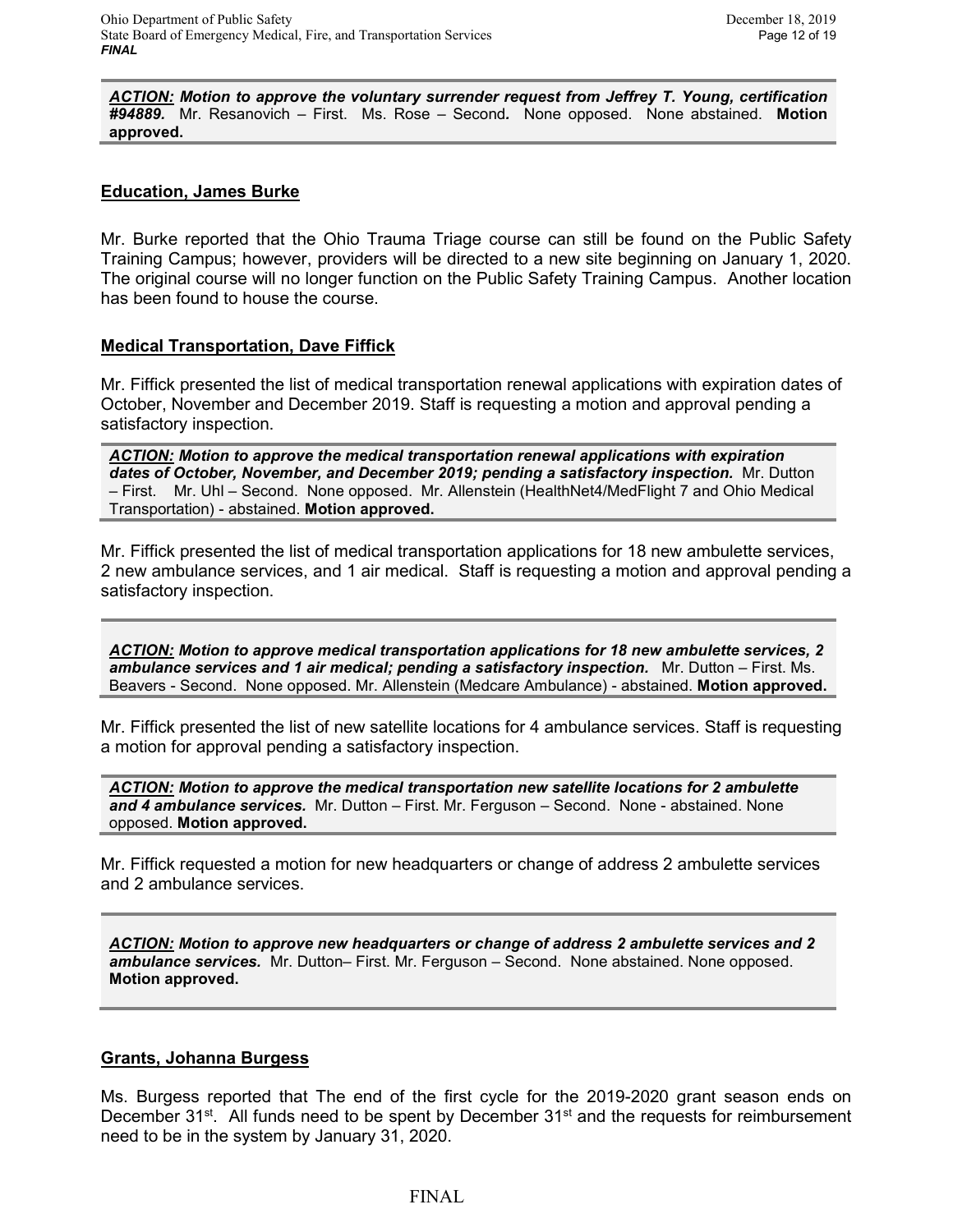Ohio Department of Public Safety December 18, 2019 State Board of Emergency Medical, Fire, and Transportation Services Page 13 of 19 *FINAL*

# **For the 2019-2020 Grant Cycle As of December 17, 2019**

# **Training and Equipment Grant**

Approved Grant applications: 747

Approved Award Amount: \$2,164,703

Approved Invoiced Amount \$993,816

Requests awaiting approval: \$664,996

Total approved and awaiting approval: \$1,658,812

Unreimbursed total: \$505,891

## **Supplemental Grants**

Board Priority

Approved Grant Applications: 8

Approved Award Amount: \$183,697

Approved Invoice Amount: \$153,656

Unreimbursed: \$30,000

# **Economic Hardship**

Approved Grant Applications: 10

Approved Award Amount: \$160,028

Approved Invoice Amount: \$133,274

Unreimbursed: \$26,754

# **Board Committee Reports**

#### **Trauma Committee, Diane Simon**

Ms. Simon reported that the committee met on November 6, 2019 and they had quorum. The committee has received the initial analysis of the research project done by IEM on workforce competency. Specific variables are being looked at to determine potential avenues to explore to impact the workforce.

The Trauma Triage course on the Public Safety Training Campus will be updated before it is hosted at its new location. There have been requests to add burn surge and other items.

There is a change in the vendor status. CBM or DI have been bought out by ESO which is a prehospital vendor. The committee is unsure if there will be an impact.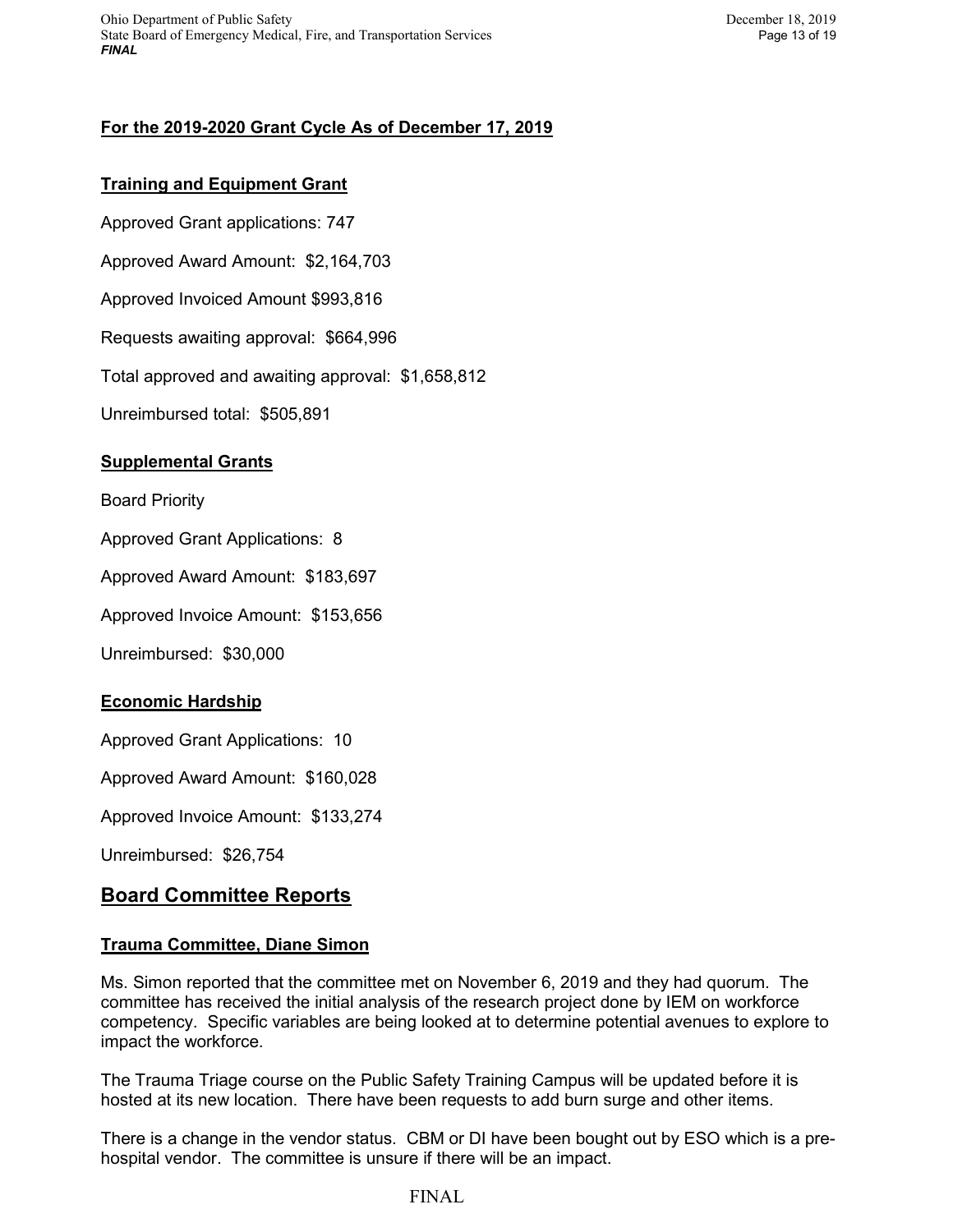The next Trauma Committee meeting is scheduled for January 9, 2020.

# **EMS Children Committee, Dr. Hamilton Schwartz**

Dr. Schwartz reported that the committee had a meeting on December 17 2019 and there was quorum.

#### **EMSC Performance Measures**

The Ohio PECC Learning Collaborative State Team has scheduled a webinar for Friday, December 20th, at 12pm. The webinar will feature interviews with current State Team members that serve as the Pediatric Emergency Care Coordinator for their agency, discussing how they have implemented the program. The State Team is also planning to purchase and distribute training equipment to PECCs in exchange for agreeing to train other providers in their areas. As of December 13, 120 agencies have registered a PECC.

The Pediatric Disaster Preparedness Coalition met yesterday immediately following the EMSC Committee meeting. The Coalition discussed the results of a survey of emergency departments on their pediatric readiness and the ASPR Pediatric Centers of Excellence Grant that was awarded to Ohio and Michigan. The Coalition is working on a pilot project to assess current hospital Pediatric Champions and is promoting a tiered system of hospital preparedness for pediatrics.

The Ohio EMS for Children program will survey Ohio EMS agencies beginning in January. The survey will ask about an agency's Pediatric Emergency Care Coordinator and about types and frequency of pediatric skill evaluation. The National EMSC Data Analysis and Resource Center (NEDARC) will implement the survey.

#### **Other Activities**

The Ohio EMSC Committee is reviewing the current Ohio EMS Pediatric Guidelines and Procedures Manual to ensure its compatibility with the NASEMSO National Model EMS Clinical Guidelines. Dr. Schwartz is coordinating this effort for Dr. Cunningham. The Committee is reviewing the document content, and will begin work on algorithms in January.

Joe Stack and Dr. Schwartz are working with the Ohio Department of Health to update the Emergency Guidelines for Schools document, ensuring accurate guidance is provided to school nurses and staff in responding to emergency situations in their schools. Conference calls will resume in January to continue the project.

Dr. Julie Leonard has completed the second child maltreatment module for the EMSC Committee to review. The module focuses on scene management and will be presented to the Education Committee when appropriate.

The next meeting will be held on February 11, 2020.

#### **EMS System Development**

Mr. de la Porte reported that there was a meeting December 17, 2019 with a quorum.

Mr. de la Porte requested the removal of a committee member, Larry Manaro, due to lack of attendance.

*ACTION: Motion to approve the removal of Larry Manaro from the EMS System Development Committee.* Mr. de la Porte – First. Mr. Dutton – Second. None - abstained. None opposed. **Motion approved.**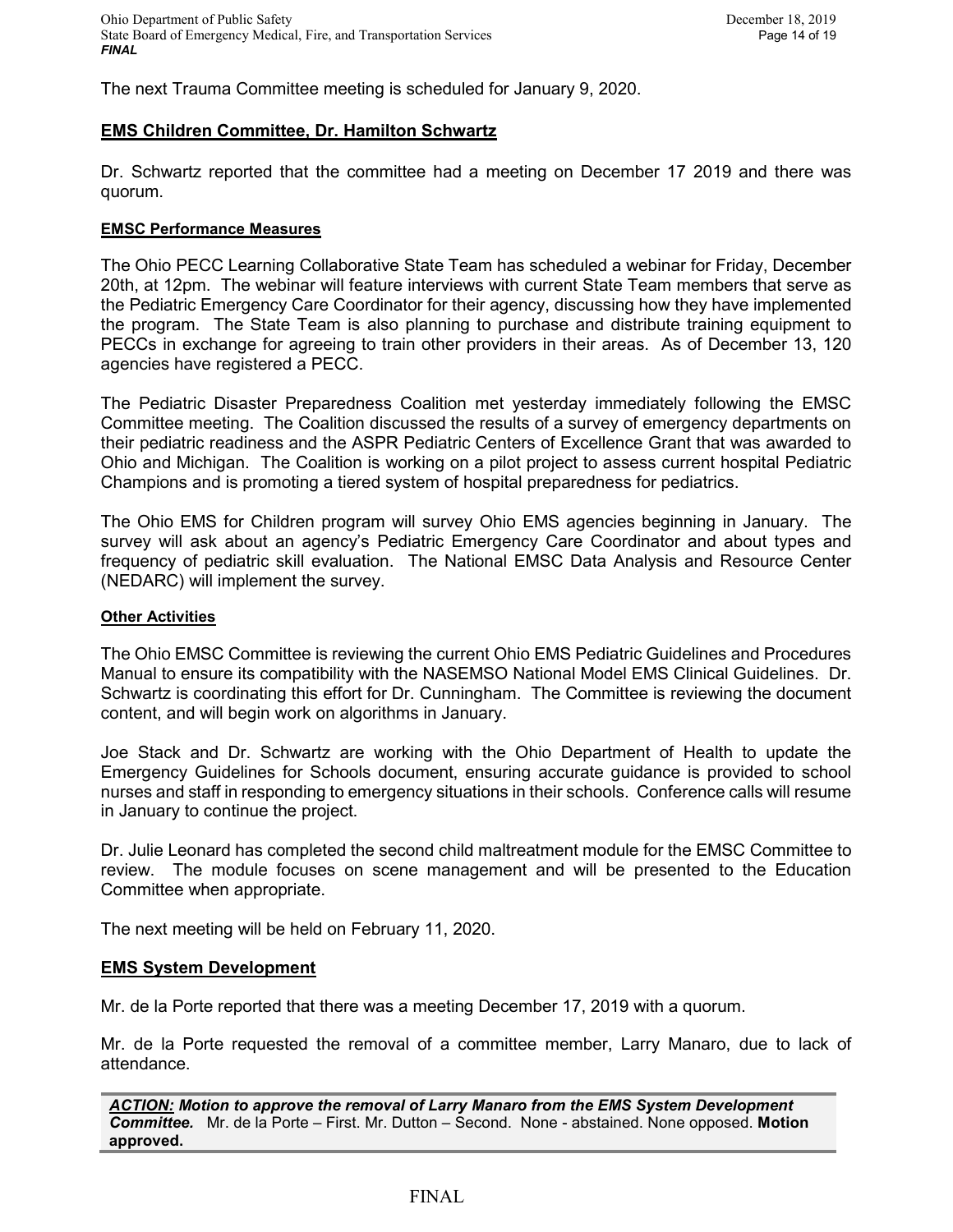The next meeting will be held at the Ohio Department of Public Safety on April 14, 2020.

### **Homeland Security Subcommittee, Mark Resanovich**

Mr. Resanovich was not in attendance; therefore, Ms. Beavers reported that there was not a December meeting.

The next meeting will be held at the Ohio Department of Public Safety on January 10, 2020.

### **EMS Rural Committee, Herb de la Porte**

Mr. de la Porte reported that Eric Burns is the Chair of the committee. Since Mr. Burns is not an EMFTS Board member, Ms. Beavers and himself would share the responsibility of reporting on the committee to the Board. The committee met on December 17, 2019 and there was a quorum.

The Ohio Health Department informed the committee that they had a \$750,000 grant for community paramedicine. There were nine successful applications and three will be chosen.

The National Rural EMS and Care Conference will be held at the Marriott in downtown Columbus on April 22 and 23, 2020.

The next meeting will be held at the Ohio Department of Public Safety on April 14, 2020.

#### **Education Committee, George Snyder**

Mr. Snyder reported that the committee met on December 17, 2019 and there was not a quorum.

Mr. Snyder requested that David Buescher be removed from the committee due to lack of attendance which in turn affects quorum.

*ACTION: Motion to approve the removal of David Buescher from the Education Committee.*  Mr. Snyder – First. Mr. Dutton – Second. None - abstained. None opposed. **Motion approved.**

The HR committee and Education committee are having discussions regarding Quality Continuing Education. Continuing education exam only courses are being provided 24/7, which technically does not meet the definition of education due to being exam only.

The committee discussed a Rescue Task Force Conference in collaboration with law enforcement to be held sometime in October 2020.

The Instructor crossover would allow personnel who has taken the EMS and Fire Methods class not to repeat the course for a second instructor certification. For example; a fire instructor who is EMS trained would not have to repeat the 40 hour methods course for the EMS Instructor certification. It was suggested that this be coordinated with the Fire Fighter and Fire Safety Inspector Training Subcommittee.

An updated EMR and EMT manual has been written in draft form for program directors. Committee members will receive it so that they can give their opinions and/or suggested changes.

The next meeting will be held at the Ohio Department of Public Safety on April 14, 2020.

## FINAL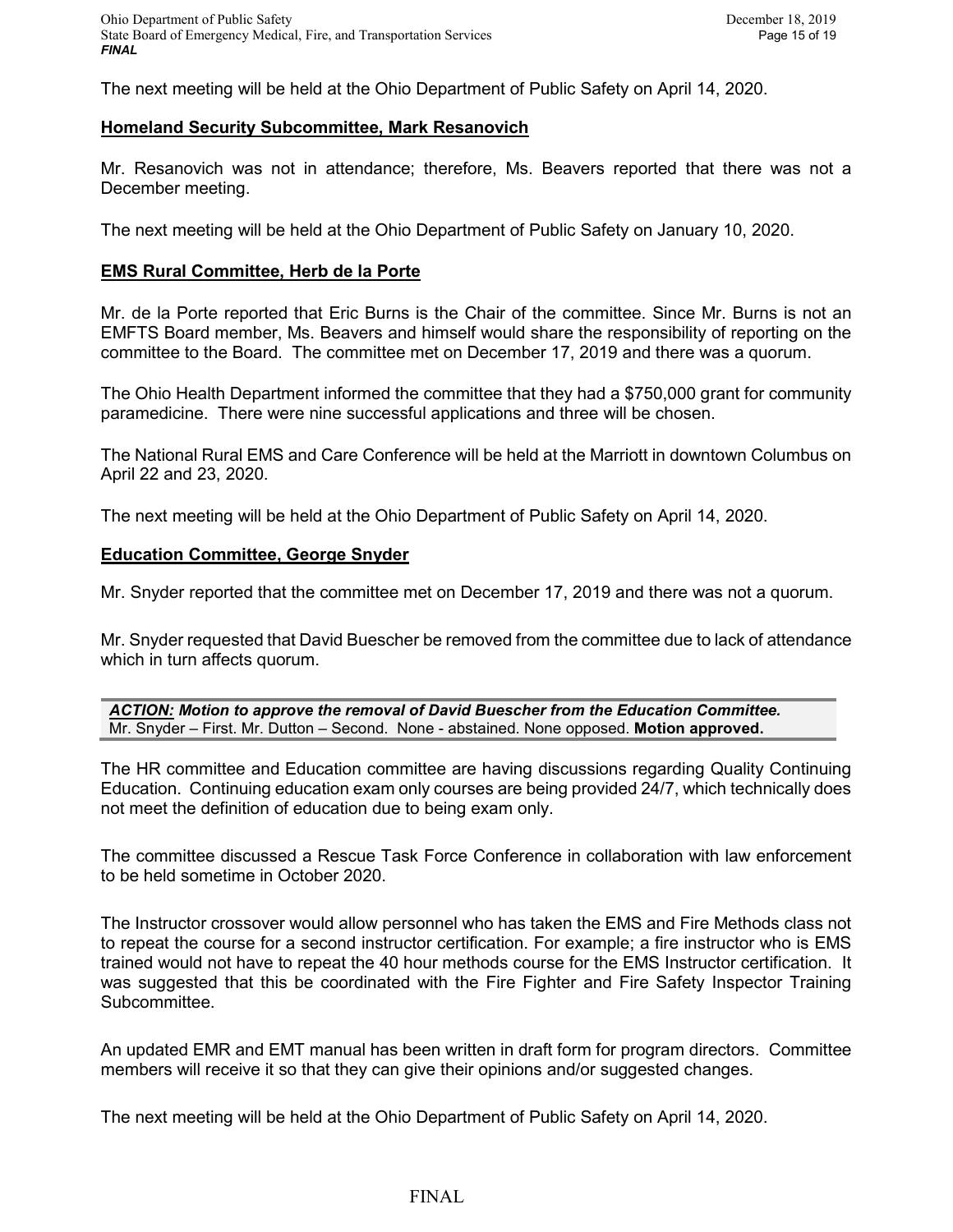# **Medical Oversight Committee, Geoff Dutton**

Mr. Dutton reported that the committee met December 17, 2019 and there was a quorum.

The paramedic scope of practice amendment for 4765-17-03 that relates to the non-emergent transport of stable patients was distributed to the Board members in their packet. Mr. Wright permitted members a few minutes to review the document.

*ACTION: Motion to approve the amended paramedic scope of practice, 4765-17-03; to file with the Joint Committee on Agency Rule Review.* Mr. Dutton – First. Ms. Harris – Second. None abstained. None opposed. **Motion approved.**

Mr. Dutton requested that a new member, Bruce Shade, be appointed to the Medical Oversight **Committee** 

*ACTION: Motion to approve the appointment of Bruce Shade to the Medical Oversight Committee.*  Mr. Dutton – First. Dr. Tinkoff– Second. None abstained. None opposed. **Motion approved.**

A copy of the sample hand-off forms were distributed to the Board members. Mr. Dutton reported that research and news articles will be provided so that local communities can draft their own handoff forms.

Mr. Dutton reported that the 2<sup>nd</sup> annual Ohio EMS medical directors conference was a success. The attendance increased compared to 2018. The survey results have been collected and will be reviewed at the next committee meeting.

The next meeting will be held at the Ohio Department of Public Safety on April 14, 2020.

#### **Medical Transportation Committee, Tom Allenstein**

Mr. Allenstein reported that the committee met on December 17, 2019 and there was a quorum.

The committee will be developing objectives for next year and may have a meeting in January.

Mr. Allenstein reported that a few members may be removed due to attendance and there is a waiting list that has been vetted awaiting approval.

The next meeting will be held at the Ohio Department of Public Safety on April 14, 2019.

#### **Critical Care Subcommittee, Julie Rose**

Ms. Rose reported that the committee met on December 17, 2019 and there was a quorum.

A letter was received from Dr. Zeeb regarding helicopter safety and there was a recommendation that the Trauma Committee consider adding two questions to their power point presentation. The questions are as follows: 1) Has this transport been turned down by another agency due to weather? 2) Is there any other service in-bound to the location. The Critical Care Subcommittee lends their support for these additions.

Ms. Rose stated that a proposal for language for the endorsement of a critical care paramedic has been created. The language proposed will also allow additional endorsements. Ms. Rose requested that each Board member review the copy of the proposed language that was distributed in their packet.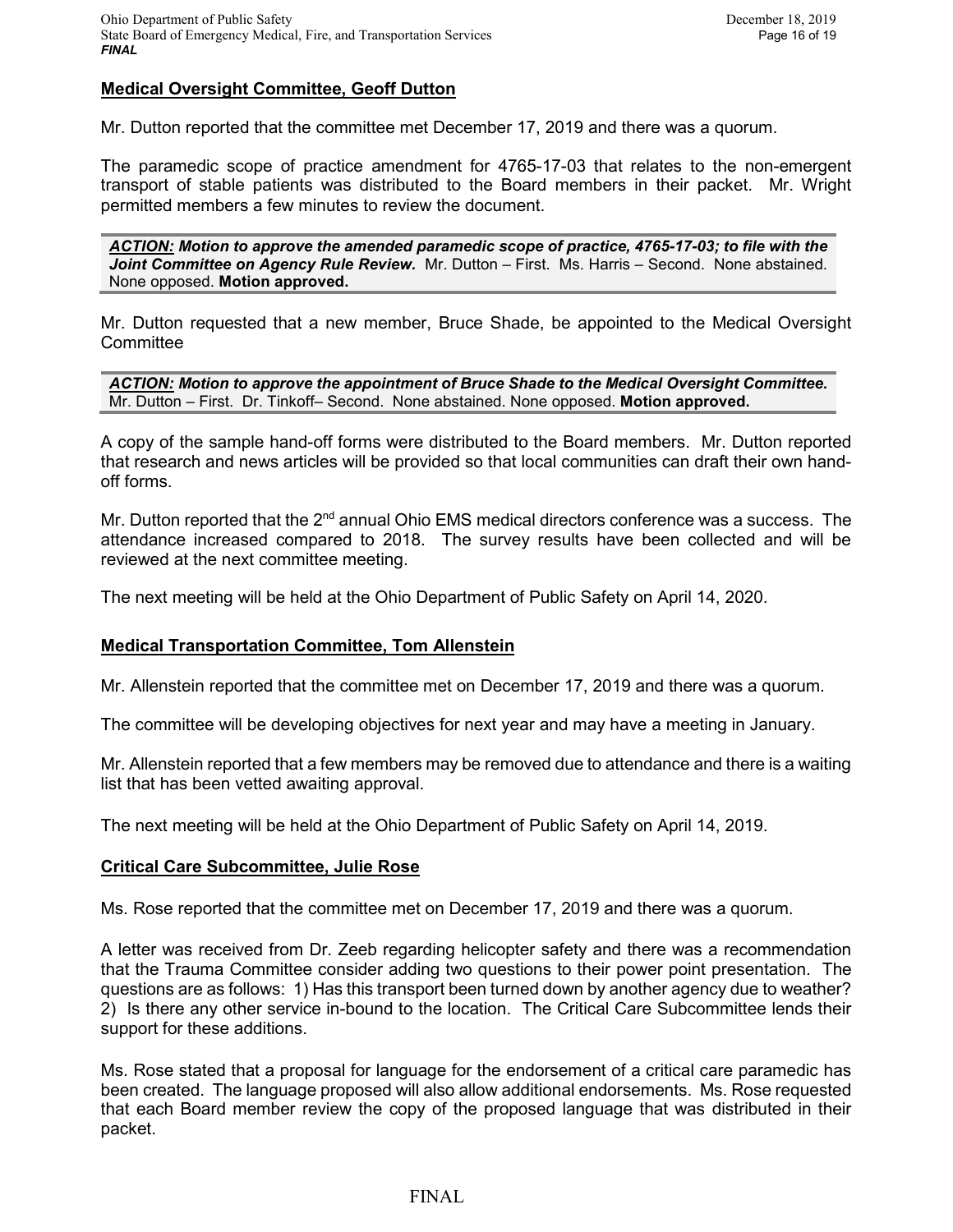Mr. Wagoner reported that the National Commission for Certifying Agencies (NCCA) has accredited more than 315 programs in more than 130 organizations. They meet the fair testing standards consistent with *The Standards for Education and Psychological Testing* from the American Education Research Association and National Council on Measurement and Evaluation in the American Psychological Association. They are an external accreditor of certification processes so that it is a stamp of approval for anyone looking at that certification and there is reliability in that certification.

The benefits include an endorsement for a critical care paramedic and any additional endorsement that may be beneficial. The International Board of Specialty Certifications offers the Critical Care Certification (CCP-S®). This may encourage providers to move forward in their career and be recognized for that initiative.

*ACTION: Motion to approve the proposed language for the endorsement specialties.* Ms. Rose – First. Mr. de la Porte – Second. \*Discussion – it was noted that this would begin the normal rule process. None abstained. None opposed. **Motion approved.**

The next meeting will be held at the Ohio Department of Public Safety on April 14, 2020.

## **Alternate Forms of Transportation Ad-hoc Subcommittee, Mark Resanovich**

Mr. Resanovich was not in attendance; therefore, Mr. Appelhans gave the report. There was not a quorum at the December 17, 2019 meeting.

The committee had a discussion regarding HB 426.

The subcommittee has been working towards alternate forms of transportation that would be acceptable. The subcommittee was created due to the Hospice Group in Ohio presenting legislation regarding the transport of hospice patients.

At the February Retreat the subcommittee will have a presentation on this subject for discussion.

# **Scope of Practice Ad-Hoc Committee, Kevin Uhl**

Mr. Uhl reported that members of the committee met on December 5, 2019 with a four hour meeting.

Mr. Uhl reported that they are reviewing the matrix of the scope of practice and looking at the gap analysis. Mr. Dutton has been working on a program so that the group could work on a document and have pertinent information in one place in a secure place.

The committee realized that when there is a change in the scope of practice it affects the rules. The committee received a draft copy of the steps necessary to change scope of practice.

At the February retreat, the committee will give a presentation on the scope of practice for group discussion.

Mr. Rob Martin has resigned from the committee due to other work commitments.

The committee will meet in January 21, 2020 at the Ohio Department of Public Safety.

#### **Human Resources Ad-Hoc Committee, Mark Resanovich**

Mr. Resanovich was not in attendance; therefore, Mr. Appelhans gave the report.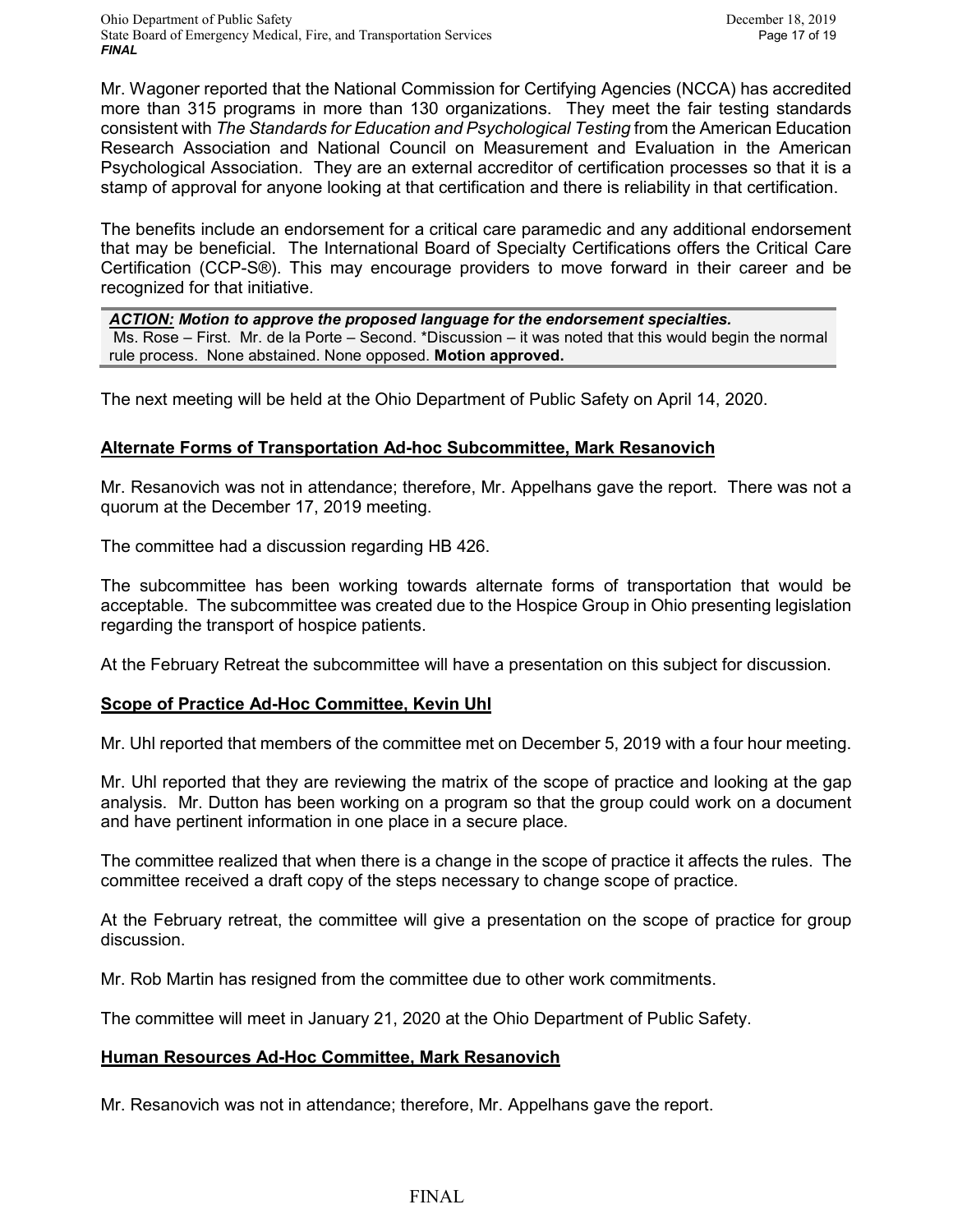The committee met and there was a quorum. The focus was on quality continuing education in regards to what the number of hours and percentage should be done online. One person applied for renewal and they did 32 continuing education within 24 hours, with all hours completed online.

A presentation will be given at the February retreat to open up dialogue regarding these issues.

The next meeting will be held on December 16, 2019 from 8:30 am to 5:00 pm.

## **EMS Star of Life Awards, Dr. Tallman**

Dr. Tallman was not in attendance. Ms. Harris suggested that there be an award category for community paramedicine or mobile integrated healthcare. Executive Director House stated that there will be a discussion with ACEP for next year due to the program already being completed for this year.

## **Old Business**

Mr. Dutton motioned to rescind the previous motion related to the pediatric patients on ventilators made during the Medical Oversight Committee

*ACTION: Motion to rescind the previous motion related to pediatric patients on ventilators made during the Medical Oversight Committee report.* Mr. Dutton – First. Dr. Schwartz – Second. None abstained. None opposed. **Motion approved.**

*ACTION: Motion to approve that the filing of the Paramedic scope of practice rule 4765-17-03 of the Ohio Administrative Code with the Joint Committee on Agency Rule Review (JCARR) to include: (B) A paramedic may perform non-emergent ambulance transport of a stable patient less than sixteen years of age who has a chronic condition requiring a tracheostomy tube and a ventilator provided the patient's caregiver accompanies the patient during transport and the patient's caregiver has received appropriate training in use of the patient's ventilator. A caregiver is not required to accompany the patient if the patient is accompanied by an Ohio licensed registered nurse or respiratory therapist, or other appropriately trained and licensed Ohio healthcare provider. And to delete paragraph (A)(21) Administration of cardiac medication, which is a duplication of paragraph (A)(13), pending a recommendation from the Common Sense Initiative (CSI) office.* Mr. Dutton – First. Ms. Harris – Second. None abstained. None opposed. **Motion approved.**

*ACTION: Motion to approve filing EMR scope of practice rule 4765-12-04, amended to include COoximetry, with the Joint Committee on Agency Rule Review (JCARR).* Mr. Dutton – First. Ms. Harris – Second. None abstained. None opposed. **Motion approved.**

*ACTION: Motion to approve filing AEMT scope of practice rule 4765-16-04 of the Ohio Administrative Code, amended to include ketamine, with the Joint Committee on Agency Rule Review (JCARR).* Mr. Dutton – First. Ms. Harris – Second. None abstained. None opposed. **Motion approved.**